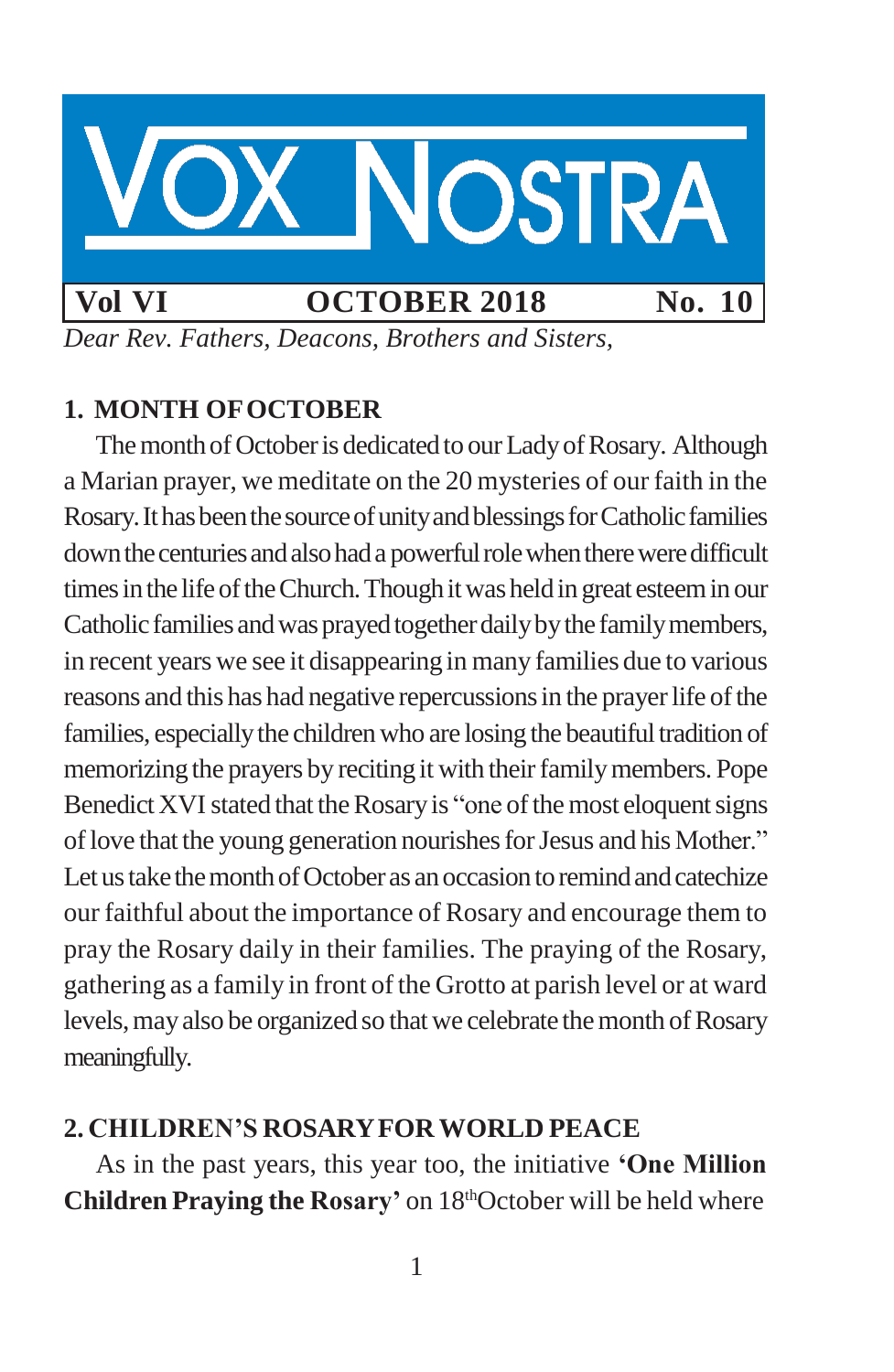children, whether in the schools, kindergartens, hospitals or children's homes, are encouraged and prepared to pray the Rosary for peace in the world, together with tens of thousands of others all around the world. St Padre said: "When a million children pray the Rosary, then the world will change." Let us instruct our children and parents about this initiative and ask them to pray for peace and unity within families, the nation and the wholeworld.

#### **2. BIBLE SUNDAY 2018**

The Bible Sunday 2018 will be celebrated in our Diocese on **7 October 2018**, as decided in the meeting of the Council of Priests which, in fact, accepted the recommendation by KRCBC to hold it every year on the first Sunday of Octoberin Karnataka. *Divya Jyothi*  has already sent you the liturgy for the day which also suggests a list of programs that could be organized to make the Bible Sunday more meaningful. As per the liturgical norms, though it is Bible Sunday, let us not carry the Bible during the entrance procession at Mass. Bible Sunday is an occasion for us to remind ourselves of our duty to read the Word of God daily as envisioned in SecondVaticanCouncil: "All the clergy must hold fast to the Sacred Scriptures through diligent sacred reading and careful study, especially the priests of Christ and others, such as deacons and catechists who are legitimately active in the ministry of the word. This is to be done so that none of them will become an empty preacher of the word of God outwardly, who is not a listener to it inwardly." (DV 25). Let us also encourage the faithful to a prayerful reading of the Word of God (Lectio Divina).

#### **3. FAITH-FORMATION CAMPS**

It is customaryin our Diocese to organize Faith-FormationCamps at Deanery levels during the October holidays. OurCatholic children need to be invited to participate in these Camps. Apreparatory meeting of the priest-coordinators of these camps in the five deaneries was held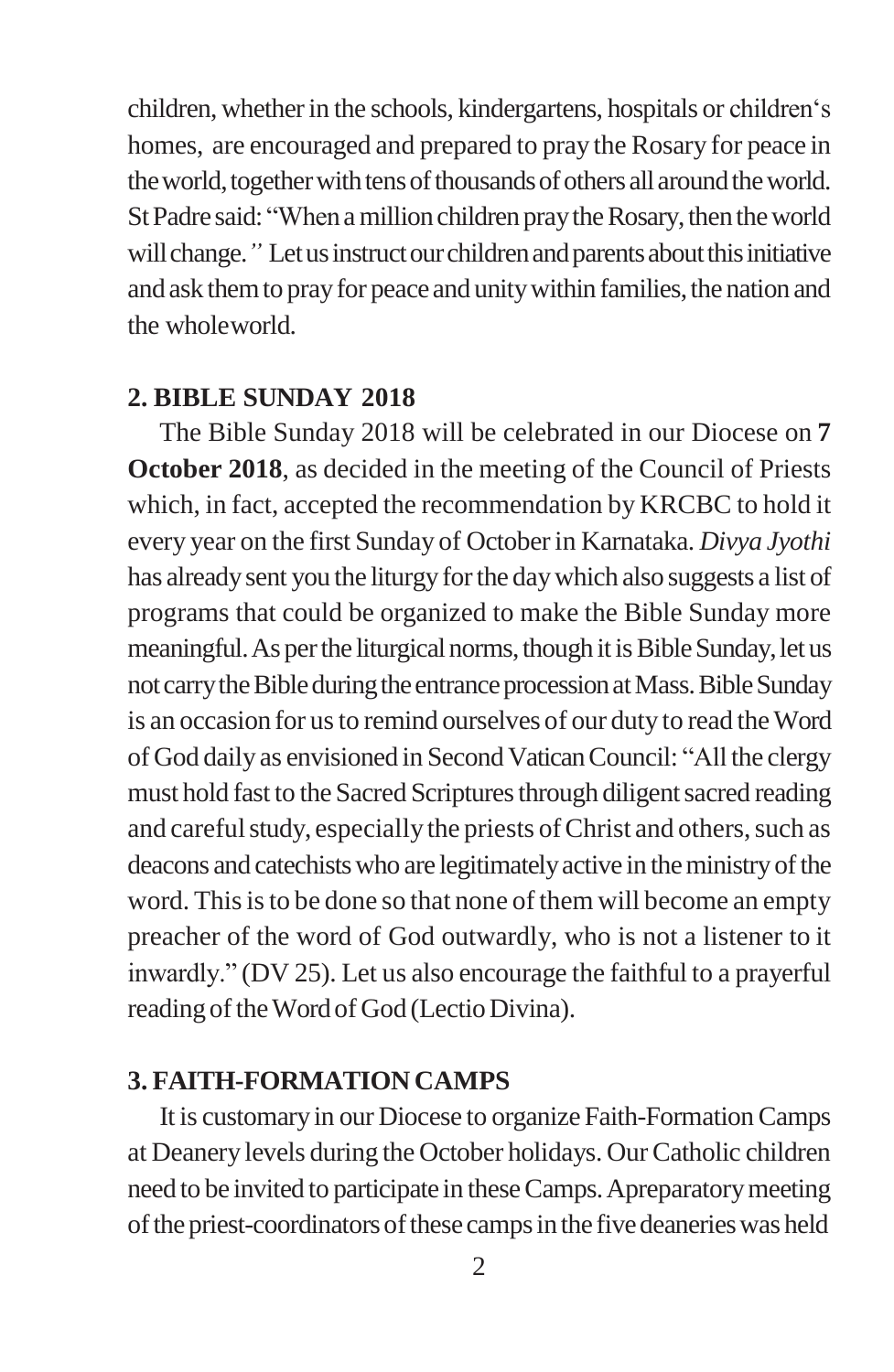30 August 2018 at the Bishop"s house where the details about the camps were discussed and were given the list of themes and resource persons. As a felt need of the hour, this year, two themes, namely,Vocations and Media will be dealt with in all three camps at every deanery. The themes by *Divya Jyohti, Family and Youth Commission, and Supatha* will be taken up by all the deaneries this yeartoo. I hope the planning has been already started in every deanery towards organizing these camps: *Jeevan Amrith* (8th Std), *Jeevan Disha* (9th Std) and *Jeevan Jyothi* (10th Std). I request all Parish Priests to do everything within your capacity to make every child attend the camp without fail despite the shortage of holidays for the children this year.

### **4. MISSION SUNDAY 2018**

The Mission Sundaywill be celebrated on 21st Octoberthis year with the theme: **Together with young people, let us bring the Gospel to all***.* In his message for Mission Sunday 2018, Holy Father Pope Francis echoes the synod of bishops, scheduled from October 3 to 28 in the Vatican, whose theme is: Young People, the Faith and Vocational Discernment.

Besides the prayers and sacrifices, as every year, let us come forward to offer our financial assistance, meant exclusively for missionary activities.Isincerely appreciate the great interest and enthusiasm each one of you take, year after year, to make this Sundaytrulymeaningful. Last year our diocesan contribution was Rs 70,18,768. While I thank you all for this contribution, I urge you to motivate your parishioners to be generous towards the cause of the missions through their prayers, sacrifices andcontributions.

As mentioned in the ORDO, the Mass on the daymay be offered "FortheEvangelization of Peoples", asindicated in theRomanMissal. Please seeAnnexure 1 for Mission Sunday Message of our Holy Father, Pope Francis.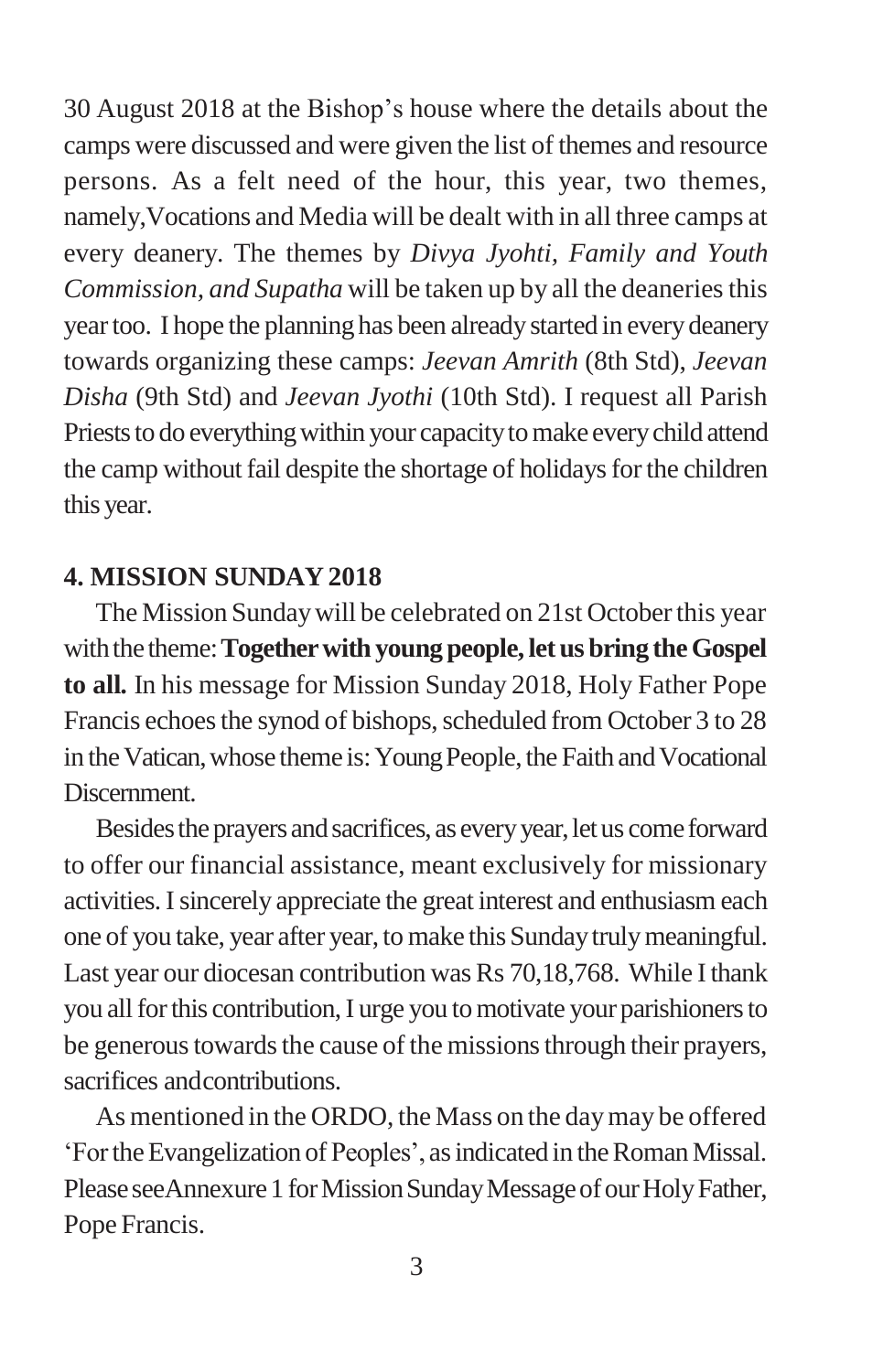### **5. BOOK OF BLESSINGS IN KANNADA**

The regional Liturgical Commission hastranslated and published the Book of Blessings in Kannada and is now available for our use. The book is the first official translation approved by KRCBC and Rome, and it contains the rites of 40 blessings for various occasions. It is priced atRs 750.Since the book israther bulkyand unwieldyto carryaround, a smaller booklet containing the Order for the Annual Blessing of Families and the Rite of Communion to the Sick is printed and will be offered as a complimentary copy along with each copy of the Book of Blessings. I exhort all parish priests to purchase a copy of the Book of Blessings and keep it in the parish. Kindly place your orders at Divya Jyothi before 1**0 October 2018.**

### **6. SYNOD ONYOUTH**

The 15th Ordinary General Assembly of the Synod of Bishops will be held from 3 to 28 October on the theme of "**Young People, the Faith and Vocational Discernment.'** Pope Francis notesthat "the theme, an expression of the pastoral care of theChurch for the young, is consistent with the results of the recent Synod assemblies on the family and with the content of the post-Synodal apostolic exhortation *Amoris Laetitia*. Its aim is to accompany the young on their existential journey to maturity so that, through a process of discernment, they discover their plan for life and realize it with joy, opening up to the encounter with God and with human beings, and actively participating in the edification of the Church and of society." Let us pray that the Synod may result in abundant fruits in streamlining the Youth Ministry in the Church.

### **7. BIBLE CORRESPONDENCE COURSE IN KONKANI**

The Biblical Commission in our Diocese hasinitiated the **Bible Correspondence Course in Konkani** to facilitate our faithful to study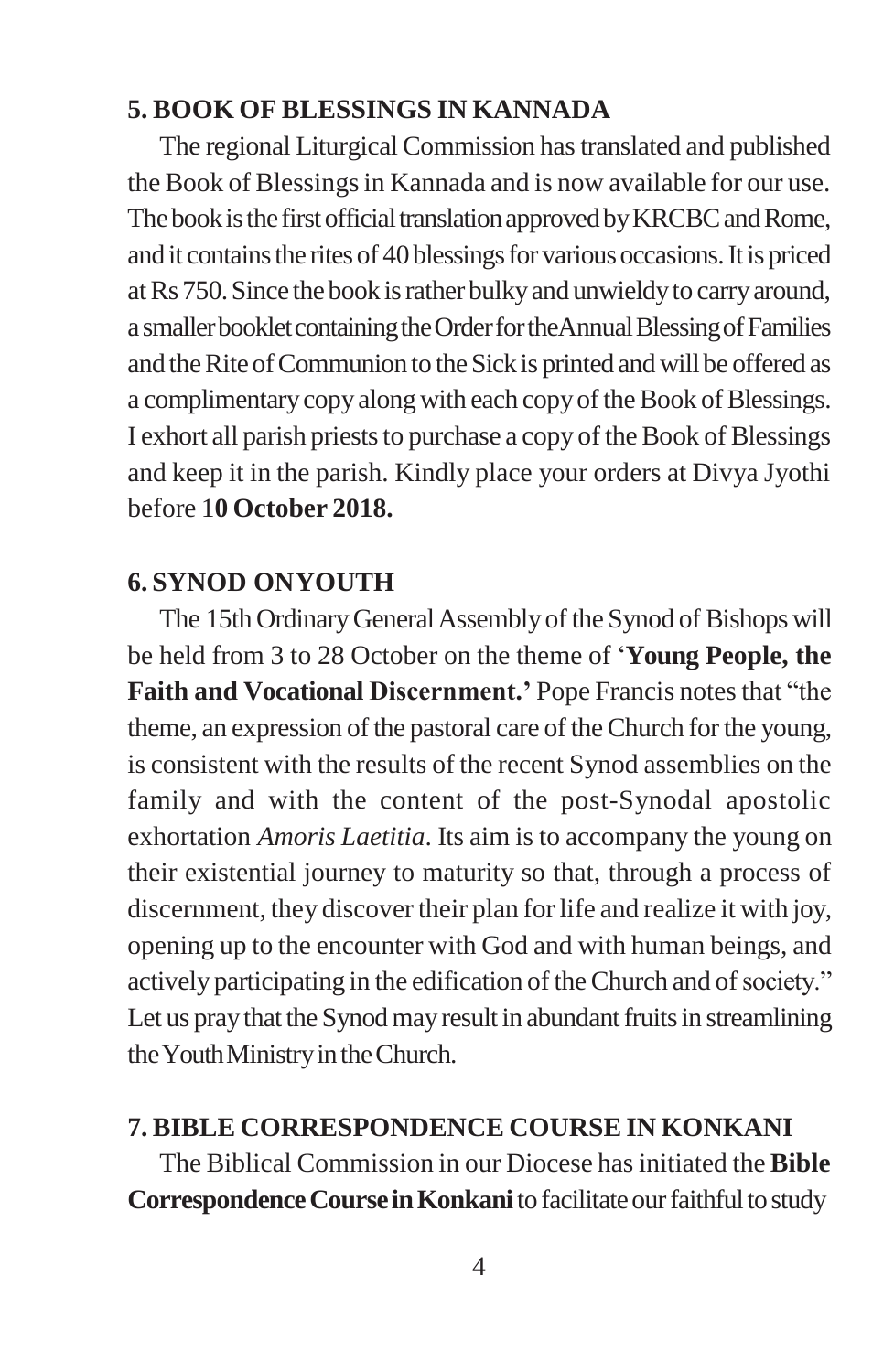the Bible from their homes. The brochure and enrollment forms can be collected from Divya Jyothi. I congratulate Divya Jyothi for this initiative and wish the Director and team all the best. I exhort all parish priests to encourage the parishioners to participate in this course where the faithful can study the Bible from their homes.

Yours sincerly in Christ,

 $+$  $x$ 

**+ Gerald I. Lobo** Bishop ofUdupi

#### **DIAMOND BIRTHDAY**

Rev. Fr Pascal Menezes, Parish Priest, Kera 14-10-2018

**Congratulations and Best Wishes**

#### **OBITUARY**

**Mrs Bridgit D'Lima** (100 yrs), M/oRev. Fr Alphonsus D"Lima, Parish Priest, Kota, passed away on 10 Septemeber 2018 and the funeral was held on 11 September 2018 at St Pius X Church, Piusnagar. May God grant her eternal rest.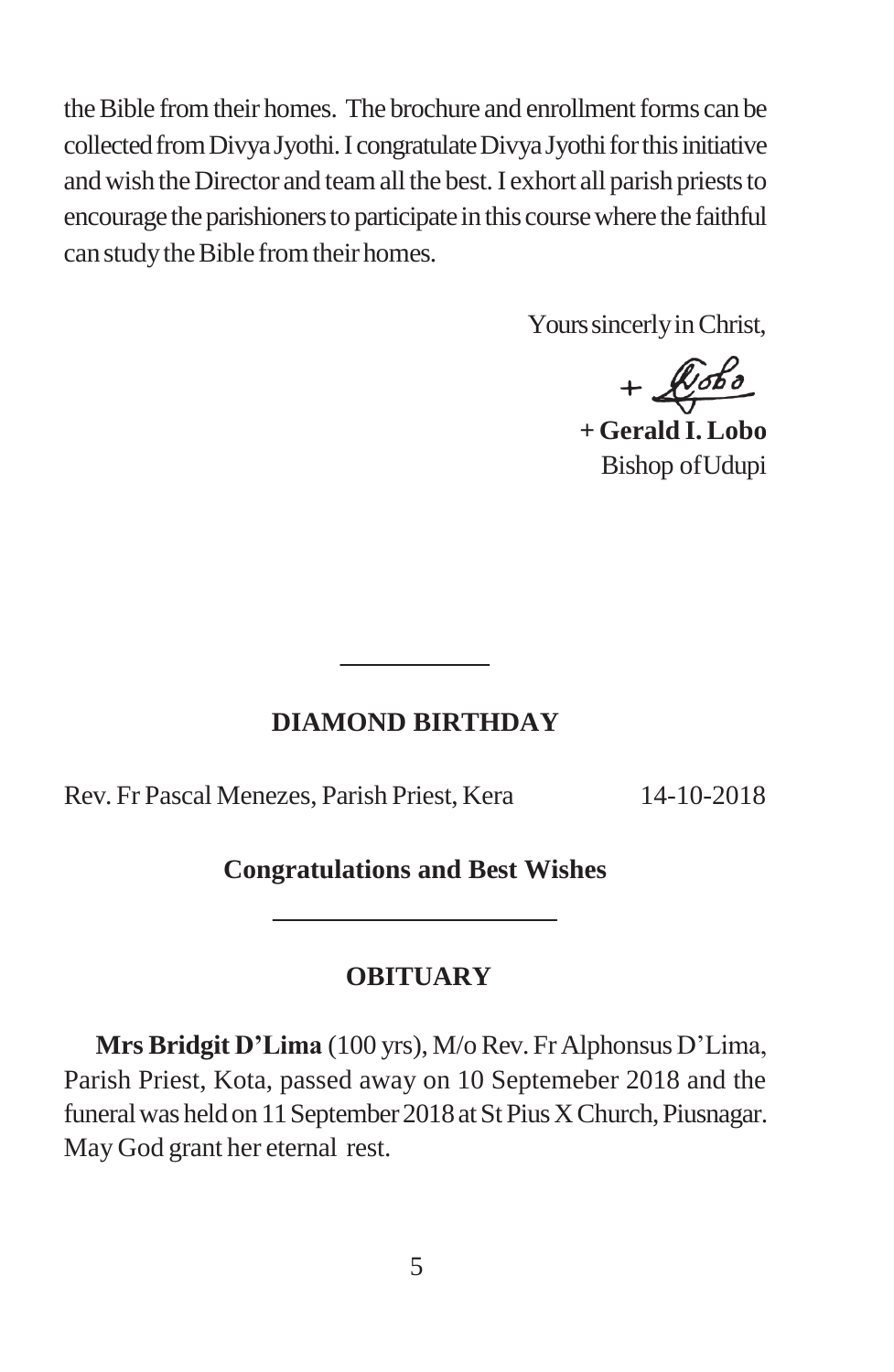## **COMMUNICATION FROM PASTORAL COMMISSIONS**

## **1. DIVYAJYOTHI**

- 08/10/2018 Bible Sunday
- 14/10/2018 Liturgical Seminar at Manipal
- 14/10/2018 DeaneryLevelBibleQuiz at Shirva
- 15-18/10/2018 Faith Formation Camp Talks
- 28/10/2018 Liturgical Seminar at Trasi

# **Rev. FrStephen D'Souza Director**

## **2. FAMILYCOMMISSION**

| 01 – 04 Oct National Biennial Meeting of Diocesan Directors of<br>Family Apostolate at Vailankani             |
|---------------------------------------------------------------------------------------------------------------|
| Remote Preparation for family life - YCS students<br>Perampalli parish9-12                                    |
| Bible Quiz – Thottam Parish 3 - 6                                                                             |
| Marriage Preparation Course                                                                                   |
| Fathers' Day Nakre Parish                                                                                     |
| Remote Preparation for family life 8th Std. Kallianpur<br>Deanery                                             |
| Remote Preparation for family life 8th Std. Karkal<br>Deanery                                                 |
| Remote Preparation for family life 8 <sup>th</sup> , 9 <sup>th</sup> , 10 <sup>th</sup> Std. Udupi<br>Deanery |
| Remote Preparation for family life 9th, 10 <sup>th</sup> Std. Karkal<br>Deanery                               |
|                                                                                                               |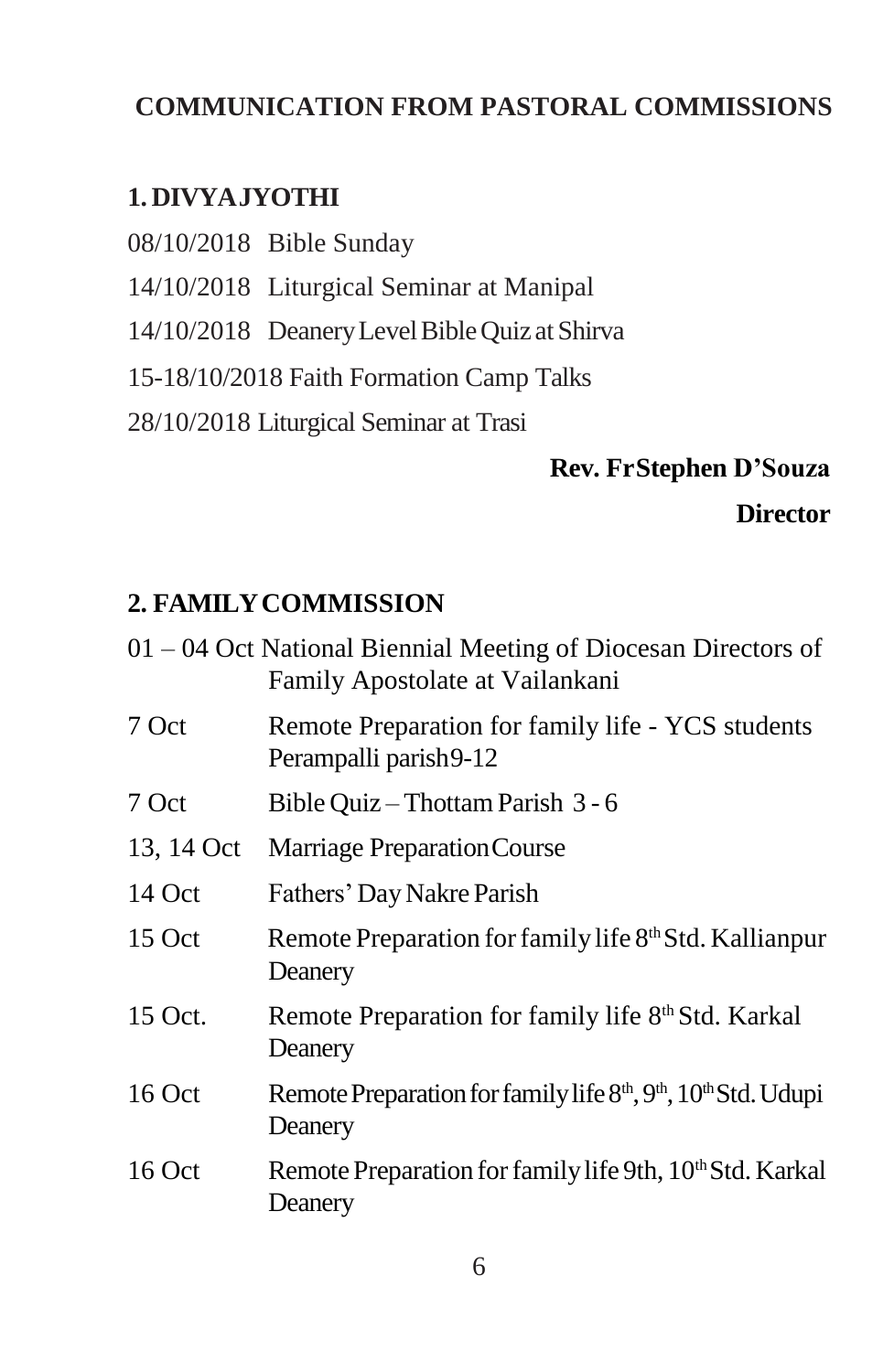| $16$ Oct | Remote Preparation for family life 8th, 9th, 10th Std. Shirva<br>Deanery                                                |
|----------|-------------------------------------------------------------------------------------------------------------------------|
| $16$ Oct | Remote Preparation for family life 8 <sup>th</sup> , 9 <sup>th</sup> , 10 <sup>th</sup> Std.<br><b>Kundapur Deanery</b> |
| $17$ Oct | Remote Preparation for family life 9 <sup>th</sup> , 10 <sup>th</sup> Std.<br><b>Kallianpur Deanery</b>                 |
| 20 Oct   | Remote Preparation for family life PUC Students -<br>Permannur, MangaloreDiocese                                        |
| 21 Oct   | Marriage Enrichment Ajekar $9-12$                                                                                       |
| 21 Oct   | Marriage Enrichment Pamboor $3-5$                                                                                       |
| 24 Oct   | Follow up Training for ICDP students                                                                                    |
| 28 Oct   | Marriage Enrichment 1-10 years Couples – Karkal<br>Deanery at Christ King Karkal                                        |

**MrLeslieArouza**

**Director**

## **3. COMMISSION FOR SCCs**

- 03.10.2018 Kundapur Deanery committee meeting
- 05.10.2018 DAT Meeting
- 09.10.2018 Kundapur Deanery Parish Ayog members Convention-2018
- 24.08.2018 Karkal Deanery PAT Convention-2018
- 28.10.2018 SCC Day Celebration at Kundapur Parish.
- 29.10.2018 DATTraining

## **Rev.FrHarold Pereira**

**Director**